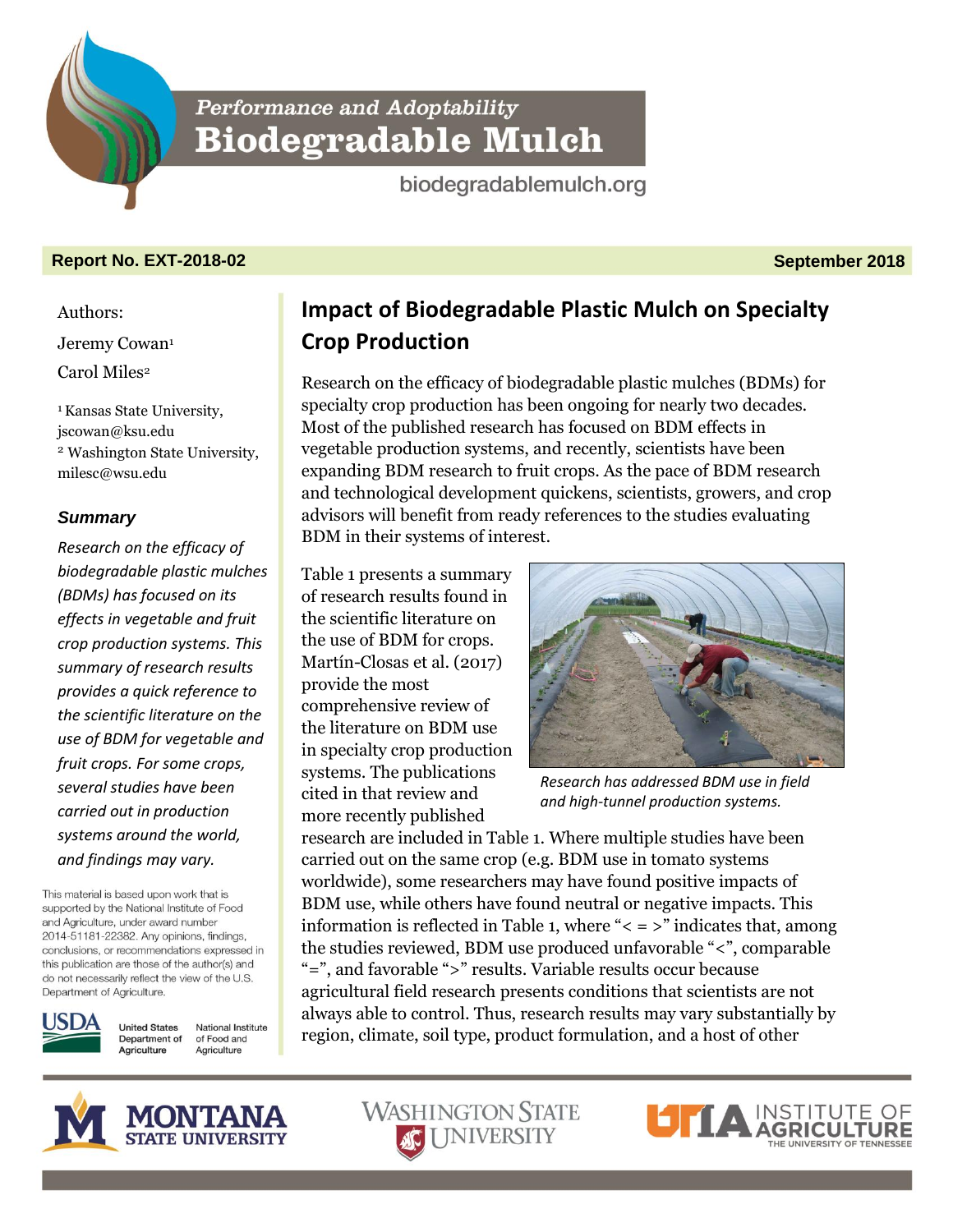factors. Readers should be aware of these limitations. Many of the factors scientists, growers, and others may be interested in have yet to be systematically studied. Such a condition is noted in Table 1 by the " $\phi$ " symbol.

In some studies, BDM is compared to polyethylene (PE) or paper mulch (a "positive" control), while in other studies BDM is compared to bare ground (a "negative" control), or both. Additionally, studies vary in duration and may not evaluate crop response



*Researchers and growers together assess BDM after it has been tilled into the soil.* 

after multiple years of BDM use. We encourage the reader to review original publications to better understand the factors that may have impacted the results summarized here. Works cited numerically in Table 1 are presented in the Reference List following the table.

|                       |                    | <b>Crop yield</b><br>VS. |                        | <b>Crop quality</b><br>VS. | <b>Weed control</b><br>VS. |                   |
|-----------------------|--------------------|--------------------------|------------------------|----------------------------|----------------------------|-------------------|
|                       |                    | Paper                    |                        |                            |                            |                   |
| <b>Crop</b>           | <b>Bare ground</b> | mulch                    | PE <sup>2</sup>        | <b>Bare ground</b>         | PE                         | <b>References</b> |
| Broccoli              | >3                 | φ                        | φ                      | φ                          | φ                          | $1 - 3$           |
| <b>Christmas Tree</b> | $\phi$             | $\Phi$                   | $\phi$                 | $\phi$                     | $\,<$                      | $\overline{4}$    |
| Cucumber              | $\, > \,$          | $\equiv$                 | $\equiv$               | ф                          | $=$                        | $5 - 7$           |
| Eggplant              | $\geq$             | φ                        | $\equiv$               | $\phi$                     | $\overline{\phantom{0}}$   | 8                 |
| Grape                 | $\, > \,$          | ф                        | $\equiv$               | ф                          | φ                          | $4, 9-12$         |
| Hazelnut              | $\phi$             | $\phi$                   | $\phi$                 | $\phi$                     | $\prec$                    | $\overline{4}$    |
| Lettuce               | φ                  | ф                        | $\leq$ = $\frac{4}{x}$ | ф                          | φ                          | 1, 4, 13          |
| Melon                 | $\geq$             | $\phi$                   | $=$ >                  | $\phi$                     | $\equiv$                   | 1, 14-24          |
| Pepper                | $\leq$ =           | ф                        | $=$                    | $=$                        | $\lt$ =                    | 8, 13, 25-27      |
| Pumpkin               | $\geq$             | $=$ >                    | $\lt$ =                | $\langle$ >                | $=$                        | 28                |
| Raspberry             | $=$ >              | ф                        | $\leq$ =               | $\geq$                     | ф                          | 29                |
| Strawberry            | $\geq$             | $=$ >                    | $\lt$ = $>$            | $=$ >                      | $\lt$ = $>$                | 4, 30-34          |
| Sweet Corn            | $\, >$             | φ                        | $\leq$ =               | $\phi$                     | $\,<\,$                    | 8, 35             |
| <b>Sweet Potato</b>   | $\geq$             | $\phi$                   | $=$ >                  | $\phi$                     | $\, >$                     | 36-37             |
| Tomato                | $\, > \,$          | $\, > \,$                | $\equiv$               | $=$                        | $\lt$ =                    | 13, 24, 38-54     |
| Zucchini              | φ                  | φ                        | $\equiv$               | $\boldsymbol{\varphi}$     | φ                          | 4, 8              |

**Table 1**. **Quick reference to available published research on general impacts of biodegradable plastic mulch (BDM) use in specialty crop production.<sup>1</sup>**

 $1$  Most information in this table is based on Martín-Closas et al. (2017), which summarized research results. More information is available in the original papers listed at the end of this fact sheet.

<sup>2</sup> Polyethylene mulch film.

 $3$  " > " BDM performed better; " = " BDM performed equivalent to; " < " BDM did not perform as well; "  $\phi$  " nothing was mentioned.

 $^4$  Reports that BDM had mixed results for the factor(s) listed. The reader should review the cited paper(s) to evaluate where deviations may have occurred.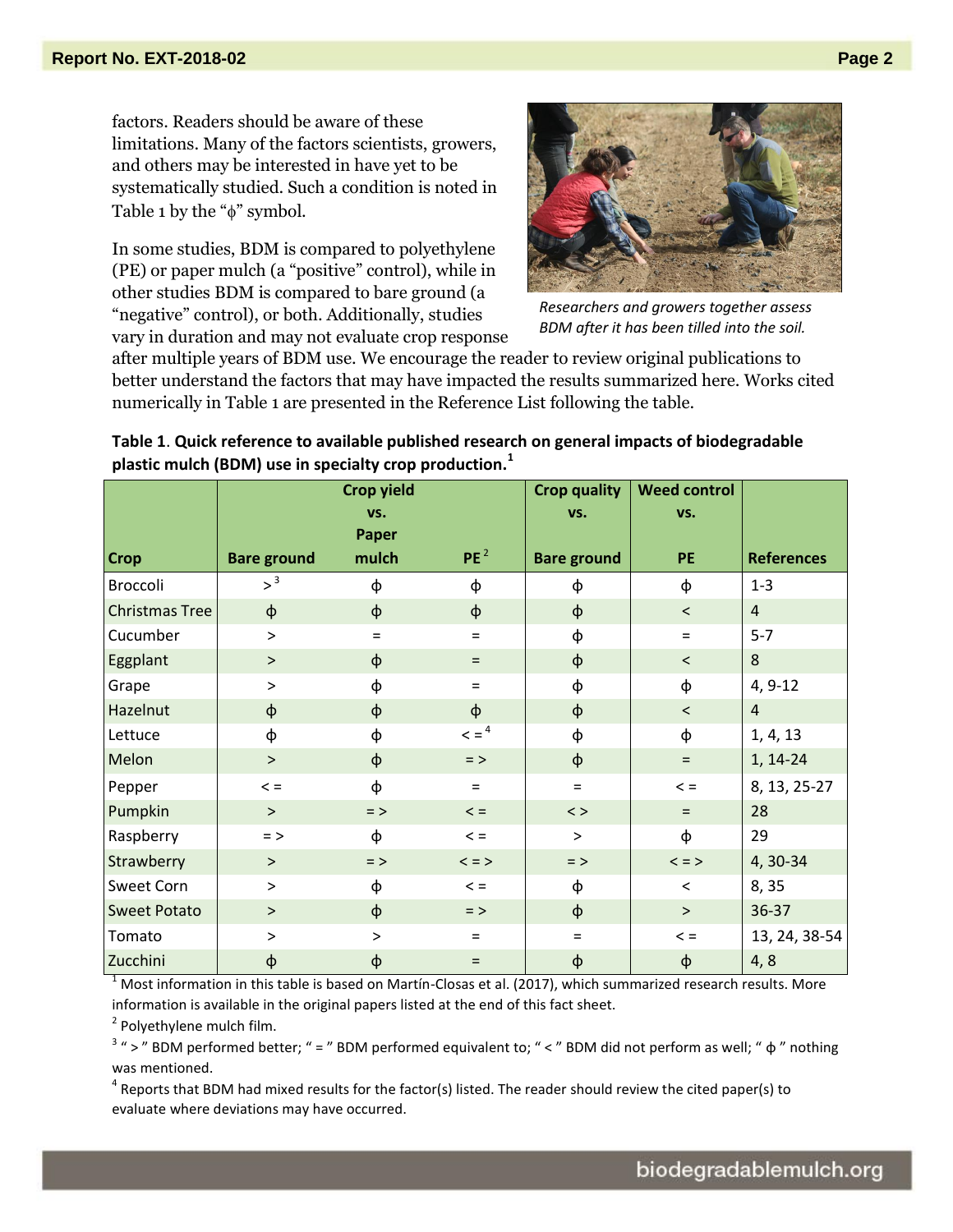## **References**

Martín-Closas L, Costa J, Pelacho AM (2017) Agronomic effects of biodegradable films on crop and field environment. In: Malinconico M. (eds) Soil Degradable Bioplastics for a Sustainable Modern Agriculture. Green Chemistry and Sustainable Technology. Springer, Berlin, Heidelberg.

#### **Broccoli (***Brassica oleracea* **L. gp.** *Italica* **L.)**

- 1. Miles C, Klingler E, Nelson L et al (2007) Alternatives to plastic mulch in vegetable production systems.<http://vegetables.wsu.edu/MulchReport07.pdf> . Accessed 4 Sept 2016.
- 2. Lopez-Marin J, Gonzalez A, Fernandez JA et al (2012) Biodegradable mulch film in a broccoli production system. Acta Hortic 933:439–444.
- 3. Cowan JS, Inglis DA, Miles CA (2013) Deterioration of three potentially biodegradable plastic mulches before and after soil incorporation in a broccoli field production system in northwestern Washington. HortTechnology 23:849-858.

## **Christmas Tree (various genera and species)**

4. Minuto G, Pisi L, Tinivella F et al (2008) Weed control with biodegradable mulch in vegetable crops. Acta Hortic 801:291–297.

### **Cucumber (***Cucumis sativus* **L.)**

- 5. Siwek P, Domagala-Swiatkiewicz I, Kalisci A (2015) The influence of degradable polymer mulches on soil properties and cucumber yield. Agrochimica 59:108–123.
- 6. Wortman SE, Kadoma I, Crandall MD (2016) Biodegradable plastic and fabric mulch performance in field and high tunnel. HortTechnology 26:148–155.
- 7. Haapala T, Palonen P, Tamminen A et al (2015) Effects of different paper mulches on soil temperature and yield of cucumber (*Cucumis sativus* L.) in the temperate zone. Agric Food Sci 24:52–58.

#### **Eggplant (***Solanum melongena* **L.)**

8. Waterer D (2010) Evaluation of biodegradable mulches for production of warm-season vegetable crops. Can J Plant Sci 90:737–743.

### **Grape (***Vitis* **spp. L.)**

- 4. Minuto G, Pisi L, Tinivella F et al (2008) Weed control with biodegradable mulch in vegetable crops. Acta Hortic 801:291–297.
- 9. Hostetler GL, Merwin IA, Brown MG et al (2007) Influence of geotextile mulches on canopy microclimate, yield, and fruit composition of cabernet franc. Am J Enol Vitic 58:431–442.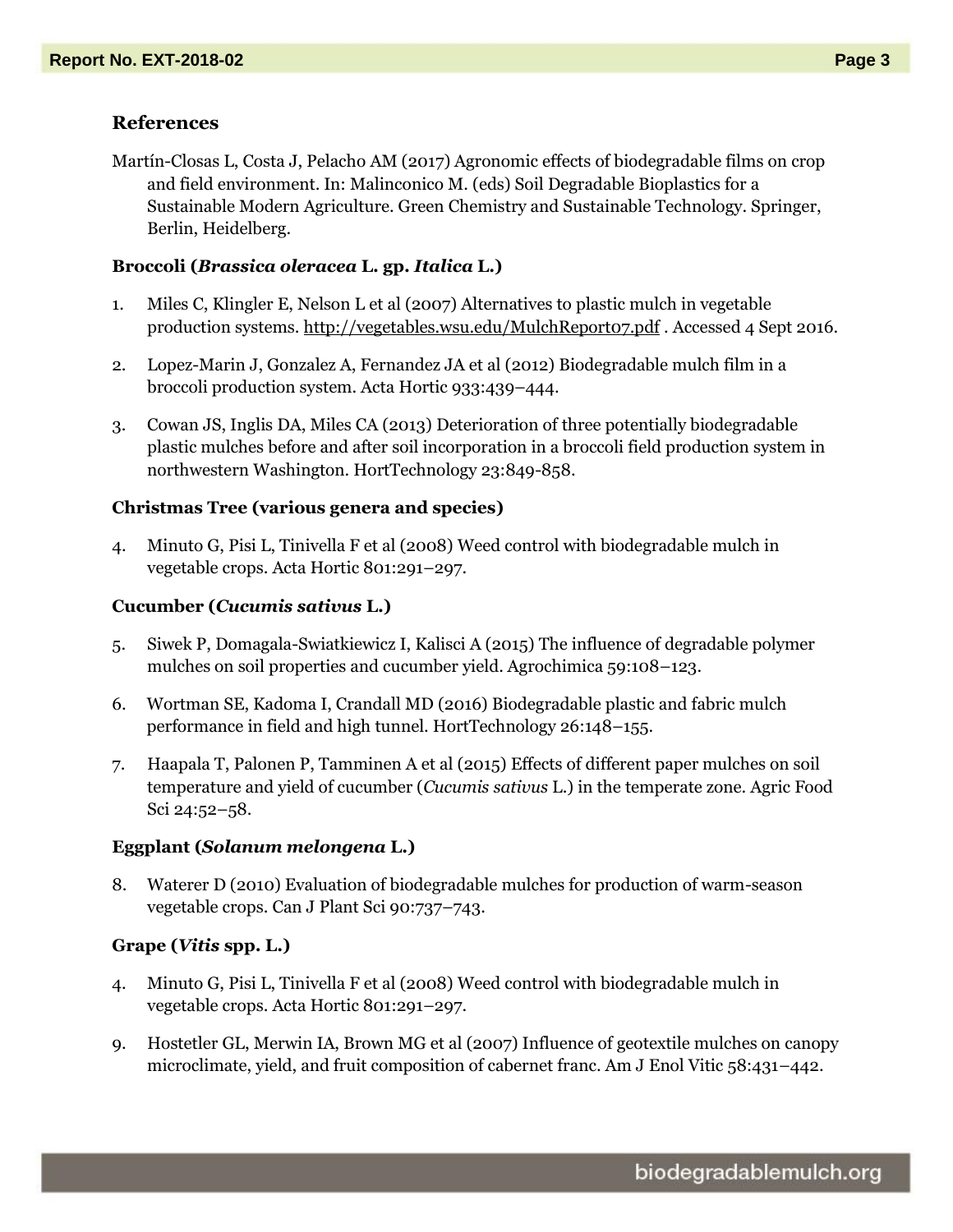- 10. Hostetler GL, Merwin IA, Br own MG et al (2007) Influence of undervine floor management on weed competition, vine nutrition, and yields of pinot noir. Am J Enol Vitic 58:421–430.
- 11. Touchaleaume F, Martin-Closas L, Angellier-Coussy H et al (2016) Performance and environmental impact of biodegradable polymers as agricultural mulching films. Chemosphere 144:433–439.
- 12. Touchaleaume F, Angellier-Coussy H, César Get al (2018) How performance and fate of biodegradable mulch films are impacted by field ageing. J Polym Environ 26(6):2588- 2600.

### **Hazelnut (***Corylus* **spp. L.)**

4. Minuto G, Pisi L, Tinivella F et al (2008) Weed control with biodegradable mulch in vegetable crops. Acta Hortic 801:291–297.

#### **Lettuce (***Lactuca sativa* **L.)**

- 1. Miles C, Klingler E, Nelson L et al (2007) Alternatives to plastic mulch in vegetable production systems.<http://vegetables.wsu.edu/MulchReport07.pdf> . Accessed 4 Sept 2016.
- 4. Minuto G, Pisi L, Tinivella F et al (2008) Weed control with biodegradable mulch in vegetable crops. Acta Hortic 801:291–297.
- 13. Lopez-Marin J, Abrusci C, Gonzalez A (2012) Study of degradable materials for soil mulching in greenhouse-grown lettuce. Acta Hortic 952:393–398.

#### **Melon (various genera and species)**

- 1. Miles C, Klingler E, Nelson L et al (2007) Alternatives to plastic mulch in vegetable production systems.<http://vegetables.wsu.edu/MulchReport07.pdf> .
- 14. Candido V, Miccolis V, Gatta G et al (2003) Innovative films for melon mulching in protected cultivation. Acta Hortic 614:379–386.
- 15. Gonzalez A, Fernandez JA, Martin P et al (2003) Behaviour of biodegradable film for mulching in open-air melon cultivation in South-East Spain. Biodegradable materials and fiber composites in agriculture and horticulture. KTBL-Schrift, Darmstadt, pp 71–77.
- 16. Lopez J, Gonzalez A, Fernandez JA et al (2007) Behaviour of biodegradable films used for mulching in melon cultivation. Acta Hortic 747:125–130.
- 17. Incalcaterra G, Sciortino A, Vetrano F et al (2004) Agronomic response of winter melon (Cucumis melo inodorus Naud.) to biodegradable and polyethylene film mulches, and to different planting densities. Options Mediterraneennes 60:181–184.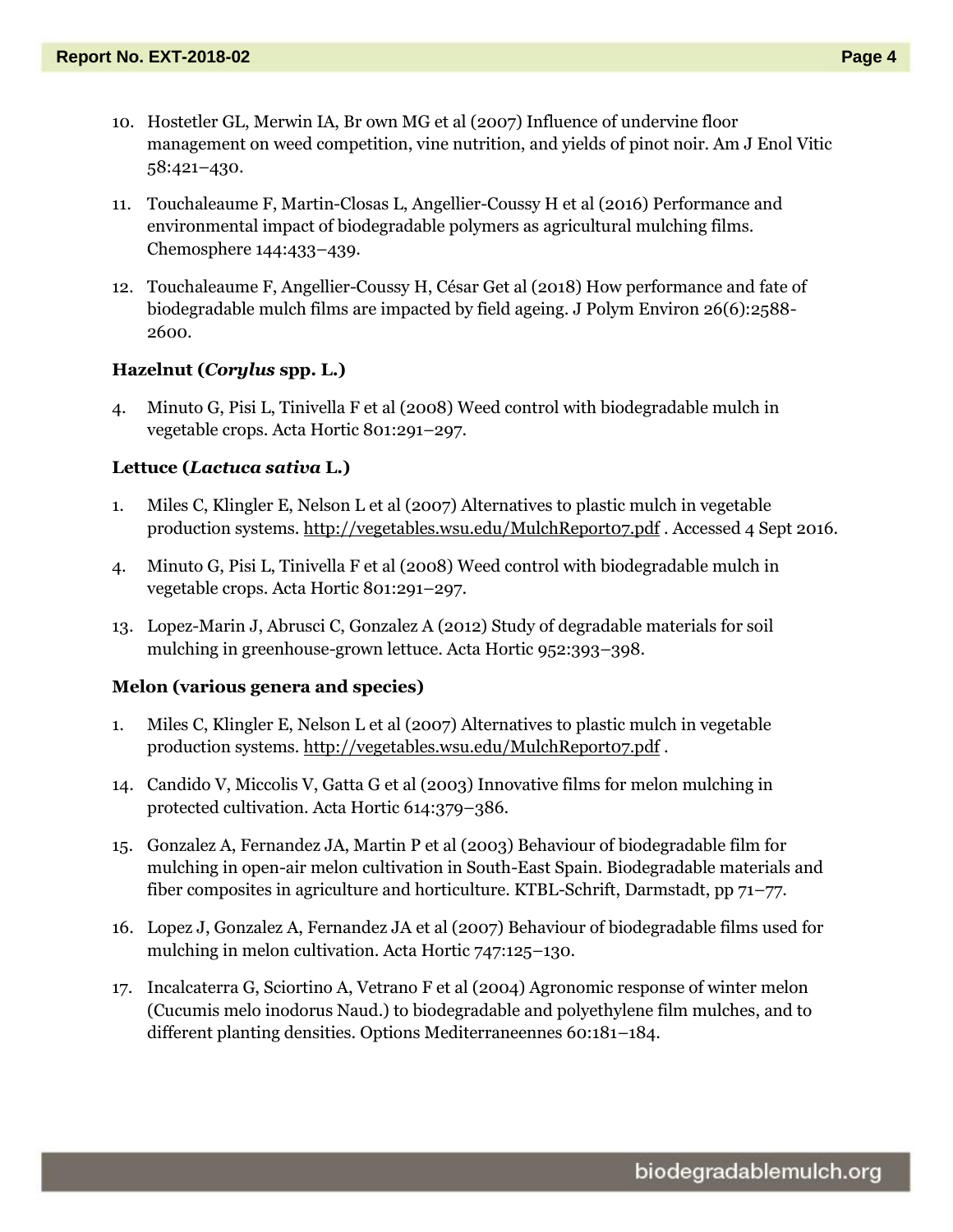- 18. Vetrano F, Fascella S, Iapichino G et al (2009) Response of melon genotypes to polyethylene and biodegradable starch-based mulching films used for fruit production in the Western coast of Sicily. Acta Hortic 807:109–113.
- 19. Iapichino G, Mustazza G, Sabatino L et al (2014) Polyethylene and biodegradable starchbased mulching films positively affect winter melon production in Sicily. Acta Hortic 1015:225–231.
- 20. Martin-Closas L, Tura J, Rojo F et al (2010) Agronomic evaluation of a new generation of biodegradable mulch films of Mater-Bi® in a melon crop. In: Science and horticulture for people. 28th International Horticultural Congress. August Lisboa 2010. Abstracts, vol II, p 617.
- 21. Filippi F, Magnani G, Guerrini S et al (2011) Agronomical evaluation of green biodegradable mulch on melon. Ital J Agron 6(e18):111–116.
- 22. Saraiva A, Costa R, Carvalho L et al (2012) The use of biodegradable mulch films in muskmelon crop production. Basic Res J Agric Sci Rev 1(4):88–95.
- 23. Benincasa P, Massoli A, Polegri L et al (2014) Optimising the use of plastic protective covers in field grown melon on a farm scale. Ital J Agron 9:8–14.
- 24. Limpus S, Heisswolf S, Kreymborg D et al (2012) Comparison of biodegradable mulch products to polyethylene in irrigated vegetable, tomato and melon crops. Department of Agriculture, Fisheries and Forestry. Final report Project MT09068. Horticulture Australia Ltd., Sydney.

## **Pepper (***Capsicum* **spp. L.)**

- 8. Waterer D (2010) Evaluation of biodegradable mulches for production of warm-season vegetable crops. Can J Plant Sci 90:737–743.
- 13. Limpus S, Heisswolf S, Kreymborg D et al (2012) Comparison of biodegradable mulch products to polyethylene in irrigated vegetable, tomato and melon crops. Department of Agriculture, Fisheries and Forestry. Final report Project MT09068. Horticulture Australia Ltd., Sydney.
- 25. Wortman SE, Kadoma I, Crandall MD (2015) Assessing the potential for spun-bond, nonwoven biodegradable fabric as mulches for tomato and bell pepper crops. Sci Hortic 193:209–217.
- 26. Olsen JK, Gounder RK (2001) Alternatives to polyethylene mulch film, a field assessment of transported materials in capsicum (*Capsicum annuum* L.). Aust J Exp Agric 41:93–103.
- 27. Moore JC, Wszelaki AL (2018) Pepper production on biodegradable mulches in the Southeast. HortScience (Pending Publication)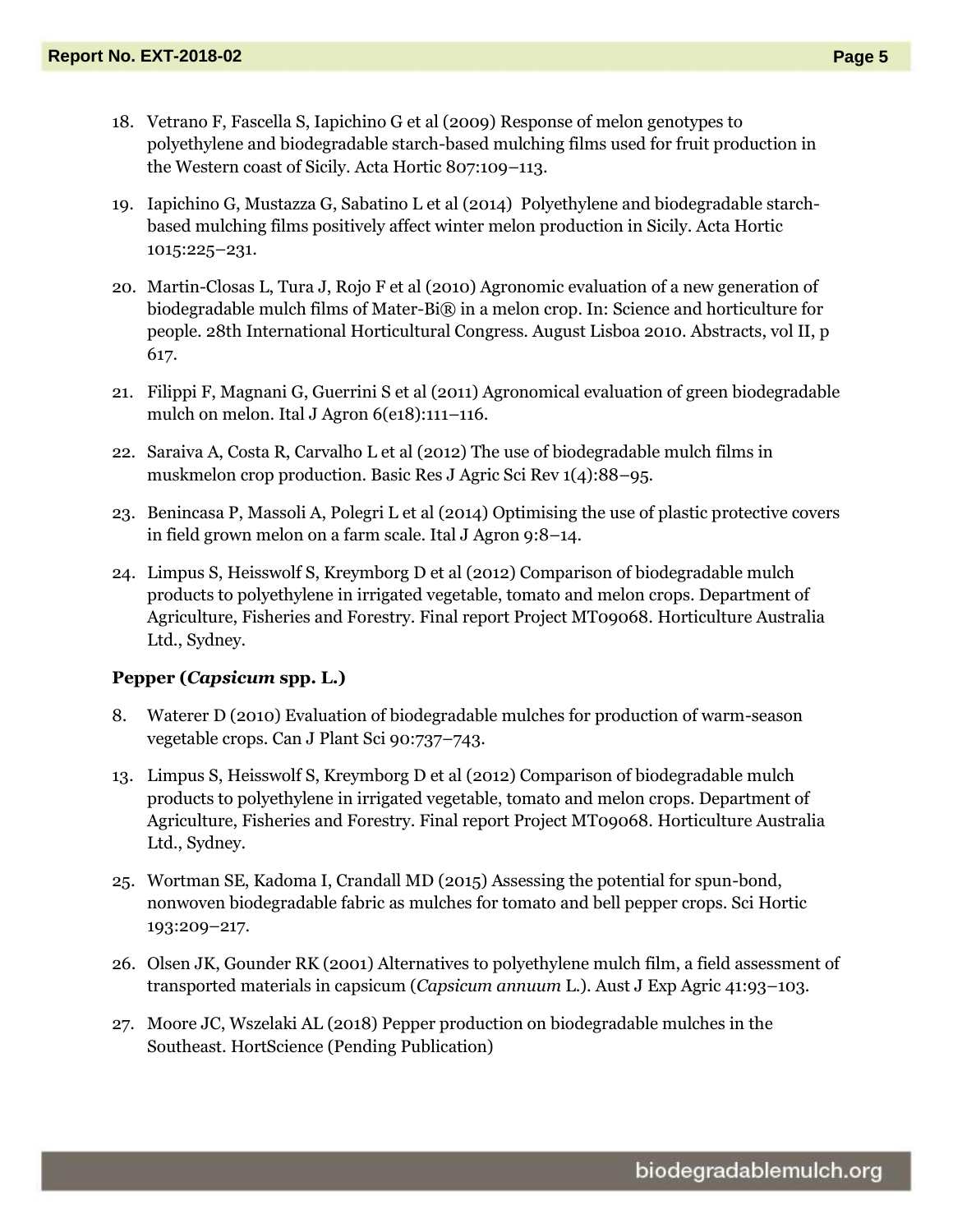## **Pumpkin (***Cucurbita* **spp. L.)**

28. Ghimire S, Wszelaki AL, Moore JC, et al (2018) The use of biodegradable mulches in pie pumpkin crop production in two diverse climates. HortScience 53:288-294.

## **Raspberry (***Rubus* **spp.)**

29. Król-Dyrek K, Siwek P (2015) The influence of biodegradable mulches on the yielding of autumn raspberry (*Rubus idaeus* L.). Folia Horticulturae 27:15-20.

## **Strawberry (***Fragaria* **spp. L.)**

- 4. Minuto G, Pisi L, Tinivella F et al (2008) Weed control with biodegradable mulch in vegetable crops. Acta Hortic 801:291–297.
- 30. Scarascia-Mugnozza G, Schettini E, Vox G et al (2006) Mechanical properties decay and morphological behaviour of biodegradable films for agricultural mulching in real scale experiment. Polym Degrad Stab 91:2801–2808.
- 31. Andrade CS, Palha MG, Duartec E (2014) Biodegradable mulch films performance for autumn-winter strawberry production. J Berry Res 4:193–202.
- 32. Costa R, Saraiva A, Carvalho L et al (2014) The use of biodegradable mulch films on strawberry crop in Portugal. Sci Hortic 173:65–70.
- 33. Daugaard H (2008) The effect of mulching materials on yield and berry quality in organic strawberry production. Biol Agric Hortic 26:139–147.
- 34. DeVetter LW, Zhang H, Ghimire S et al (2018) Plastic biodegradable mulches reduce weeds and promote crop growth in day-neutral strawberries. HortScience 52:1700–1706.

## **Sweet Corn (***Zea mays* **var.** *saccharata* **[Sturt.] L.H. Bailey)**

- 8. Waterer D (2010) Evaluation of biodegradable mulches for production of warm-season vegetable crops. Can J Plant Sci 90:737–743.
- 35. Rajablarijani HR, Mirshekari B (2014) Sweet corn weed control and yields in response to sowing date and cropping systems. HortScience 49:289–293.

## **Sweet Potato (***Ipomea batatas* **[L.] Lam.)**

- 36. Lee JS, Jeong KH, Kim HS et al (2009) Bio-degradable mulching for sweet potato cultivation. Korean J Crop Sci 54:135–142.
- 37. Sideman RG (2015) Performance of sweetpotato cultivars grown using biodegradable black plastic mulch in New Hampshire. HortTechnology 25:412–416.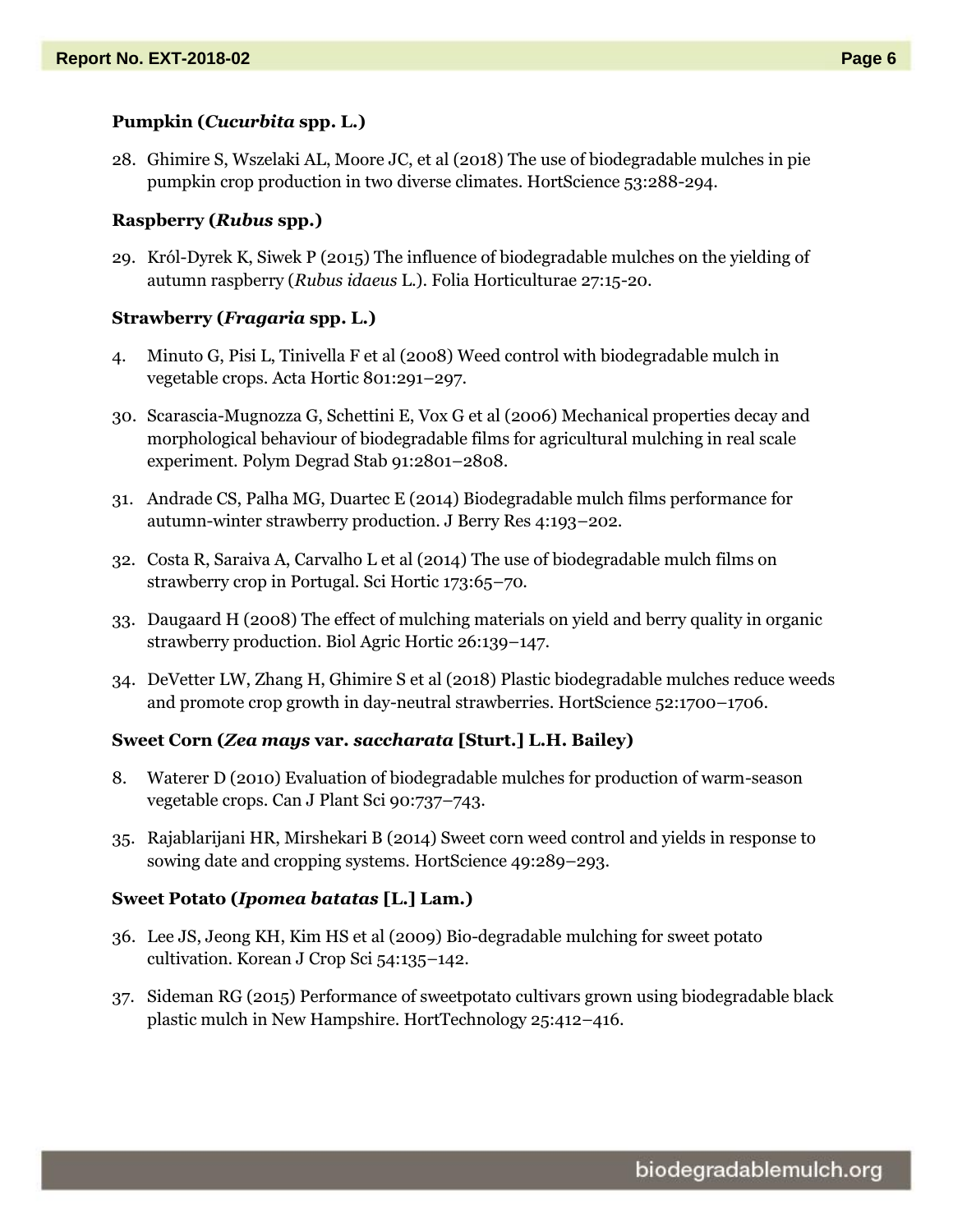#### **Tomato (***Solanum lycopersicum* **L.)**

- 13. Limpus S, Heisswolf S, Kreymborg D et al (2012) Comparison of biodegradable mulch products to polyethylene in irrigated vegetable, tomato and melon crops. Department of Agriculture, Fisheries and Forestry. Final report Project MT09068. Horticulture Australia Ltd., Sydney.
- 24. Wortman SE, Kadoma I, Crandall MD (2015) Assessing the potential for spun-bond, nonwoven biodegradable fabric as mulches for tomato and bell pepper crops. Sci Hortic 193:209–217.
- 38. Martin-Closas L, Picuno P, Pelacho AM et al (2008) Properties of new biodegradable plastics for mulching, and characterization of their degradation in the laboratory and in the field. Acta Hortic 801:275–282.
- 39. Martin-Closas L, Bach A, Pelacho AM et al (2008) Biodegradable mulching in an organic tomato production system. Acta Hortic 767:267–274.
- 40. Martin-Closas L, Soler J, Pelacho AM (2003) Effect of different biodegradable mulch materials on an organic tomato production system. In: Biodegradable materials and fiber composites in agriculture and horticulture. KTBL-Schrift 414, Darmstadt, pp 78–85.
- 41. Armendariz R, Macua JI, Lahoz I et al (2006) The use of different plastic mulches on processing tomatoes. Acta Hortic 724:199–202.
- 42. Moreno MM, Moreno A (2008) Effect of different biodegradable and polyethylene mulches on soil properties and production in a tomato crop. Sci Hortic 116:256–263.
- 43. Moreno MM, Moreno A, Mancebo I (2009) Comparison of different mulch materials in a tomato (*Solanum lycopersicum* L.) crop. Span J Agric Res 7:454–464.
- 44. Anzalone A, Cirujeda A, Aibar J et al (2010) Effect of biodegradable mulch materials on weed control in processing tomatoes. Weed Technol 24:369–377.
- 45. Cirujeda A, Aibar J, Anzalone A et al (2012) Biodegradable mulch instead of polyethylene for weed control of processing tomato production. Agron Sustain Dev 32:889–897.
- 46. Macua JI, Jiménez E, Suso ML et al (2013) The future of processing tomato crops in the Ebro valley lies with the use of biodegradable mulching. Acta Hortic 971:143–146.
- 47. Candido V, Miccolis V, Castronuovo D et al (2006) Mulching studies in greenhouse by using eco-compatible plastic films on fresh tomato crop. Acta Hortic 710:415–420.
- 48. Candido V, Miccolis V, Castronuovo D et al (2007) Eco-compatible plastic films for crop mulching and soil solarisation in greenhouse. Acta Hortic 761:513–519.
- 49. Miles CA, Wallace R, Wszelaki A et al (2012) Deterioration of potentially biodegradable alternatives to black plastic mulch in three tomato production regions. HortScience 47: 1270–1277.